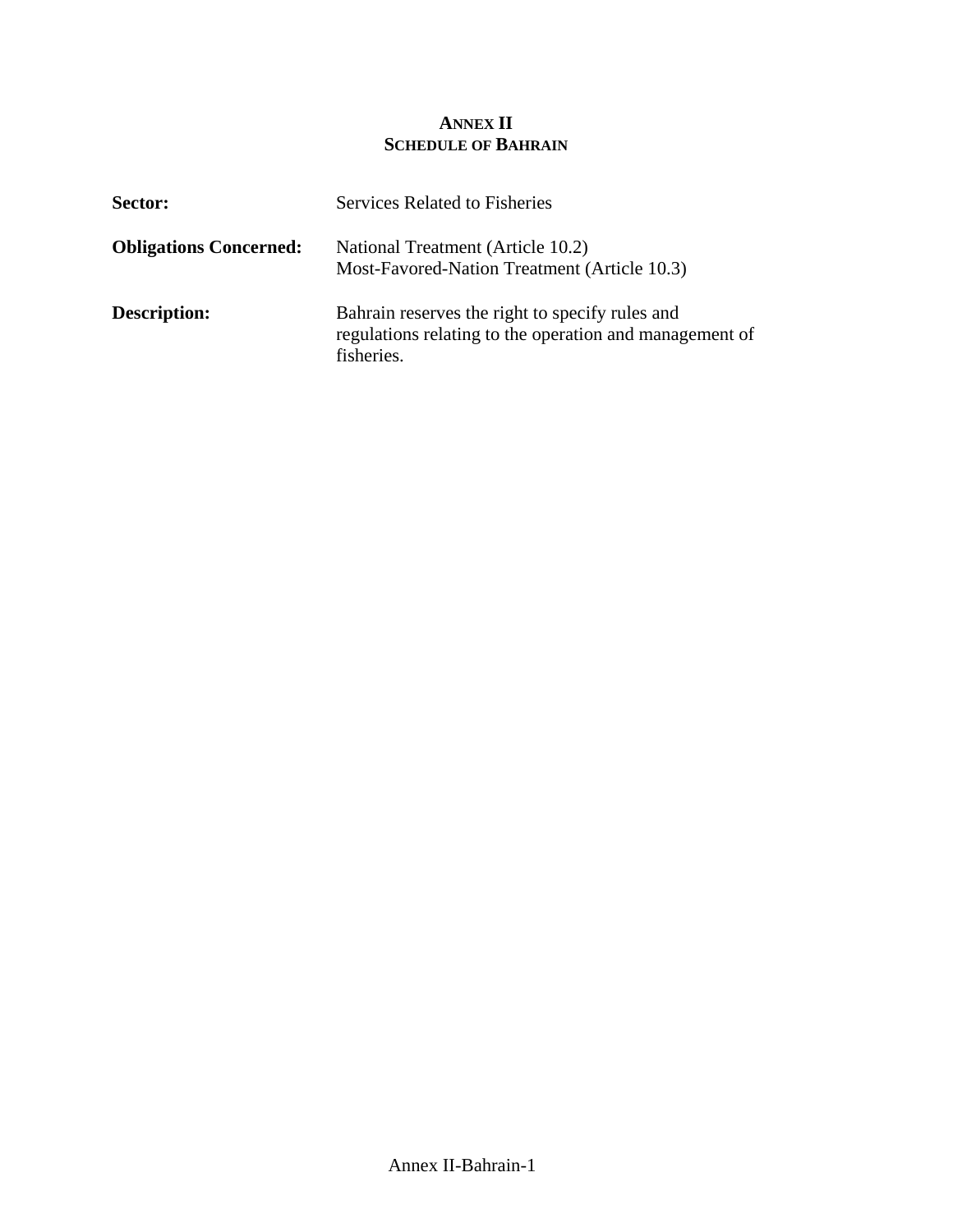| Sector:                       | All                                                                                                                                                                                                                                                                     |  |
|-------------------------------|-------------------------------------------------------------------------------------------------------------------------------------------------------------------------------------------------------------------------------------------------------------------------|--|
| <b>Obligations Concerned:</b> | Most-Favored-Nation Treatment (Article 10.3)                                                                                                                                                                                                                            |  |
| <b>Description:</b>           | Bahrain reserves the right to adopt or maintain any<br>measure that accords differential treatment to countries<br>under any bilateral or multilateral international<br>agreement in force or signed prior to the date of entry<br>into force of this Agreement.        |  |
|                               | Bahrain reserves the right to adopt or maintain any<br>measure that accords differential treatment to countries<br>under any bilateral or multilateral international<br>agreement in force or signed after the date of entry into<br>force of this Agreement involving: |  |
|                               | aviation; or<br>(a)                                                                                                                                                                                                                                                     |  |

(b) maritime matters, including salvage.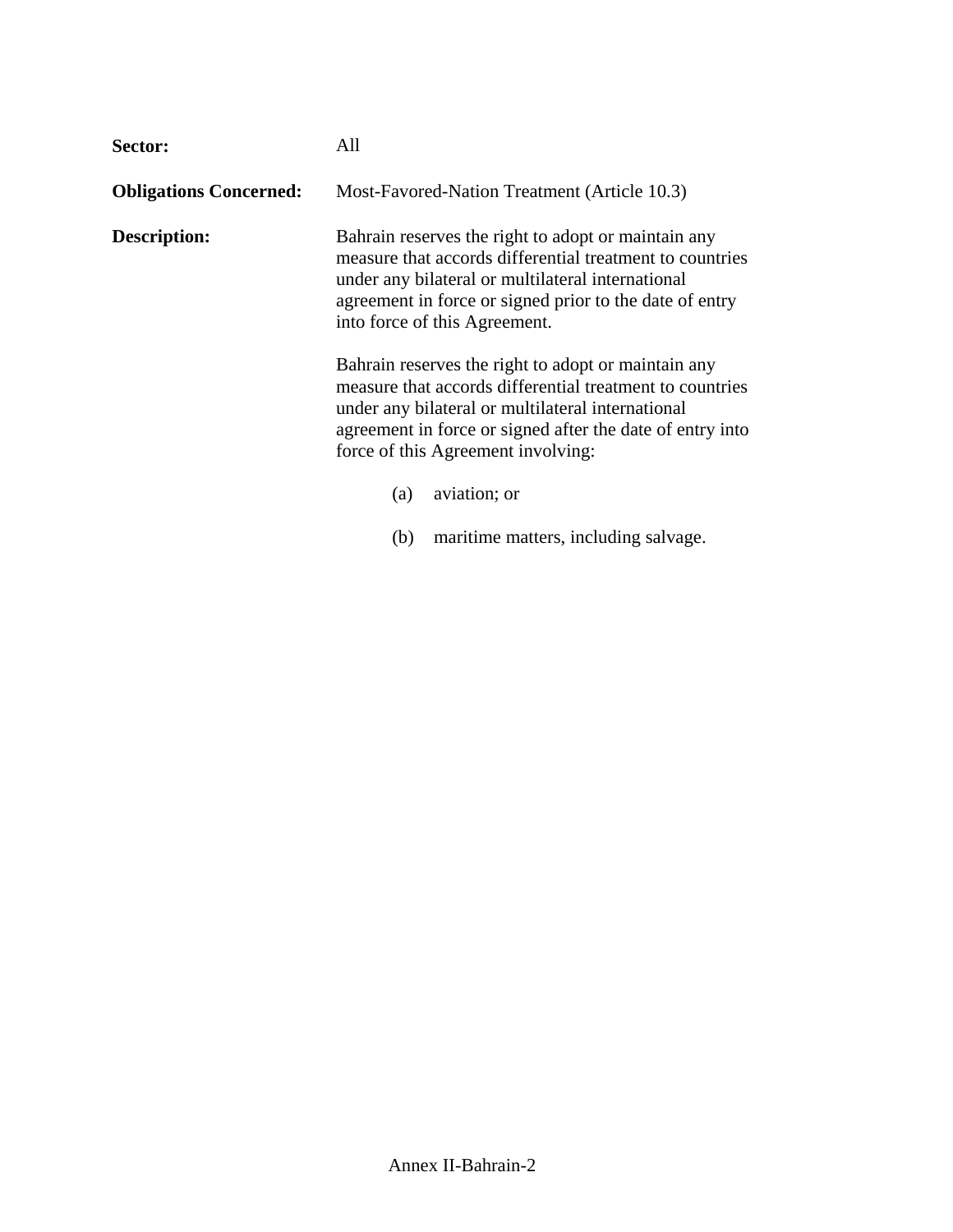| Sector:                       | <b>Social Services</b>                                                                                                                                                                                                                                                                                                                                                                                                |
|-------------------------------|-----------------------------------------------------------------------------------------------------------------------------------------------------------------------------------------------------------------------------------------------------------------------------------------------------------------------------------------------------------------------------------------------------------------------|
| <b>Obligations Concerned:</b> | National Treatment (Article 10.2)<br>Most-Favored-Nation Treatment (Article 10.3)<br>Market Access (Article 10.4)<br>Local Presence (Article 10.5)                                                                                                                                                                                                                                                                    |
| Description:                  | Bahrain reserves the right to adopt or maintain any<br>measure with respect to the provision of law<br>enforcement and correctional services, and the<br>following services to the extent they are social services<br>established or maintained for a public purpose: income<br>security or insurance, social security or insurance, social<br>welfare, public education, public training, health, and<br>child care. |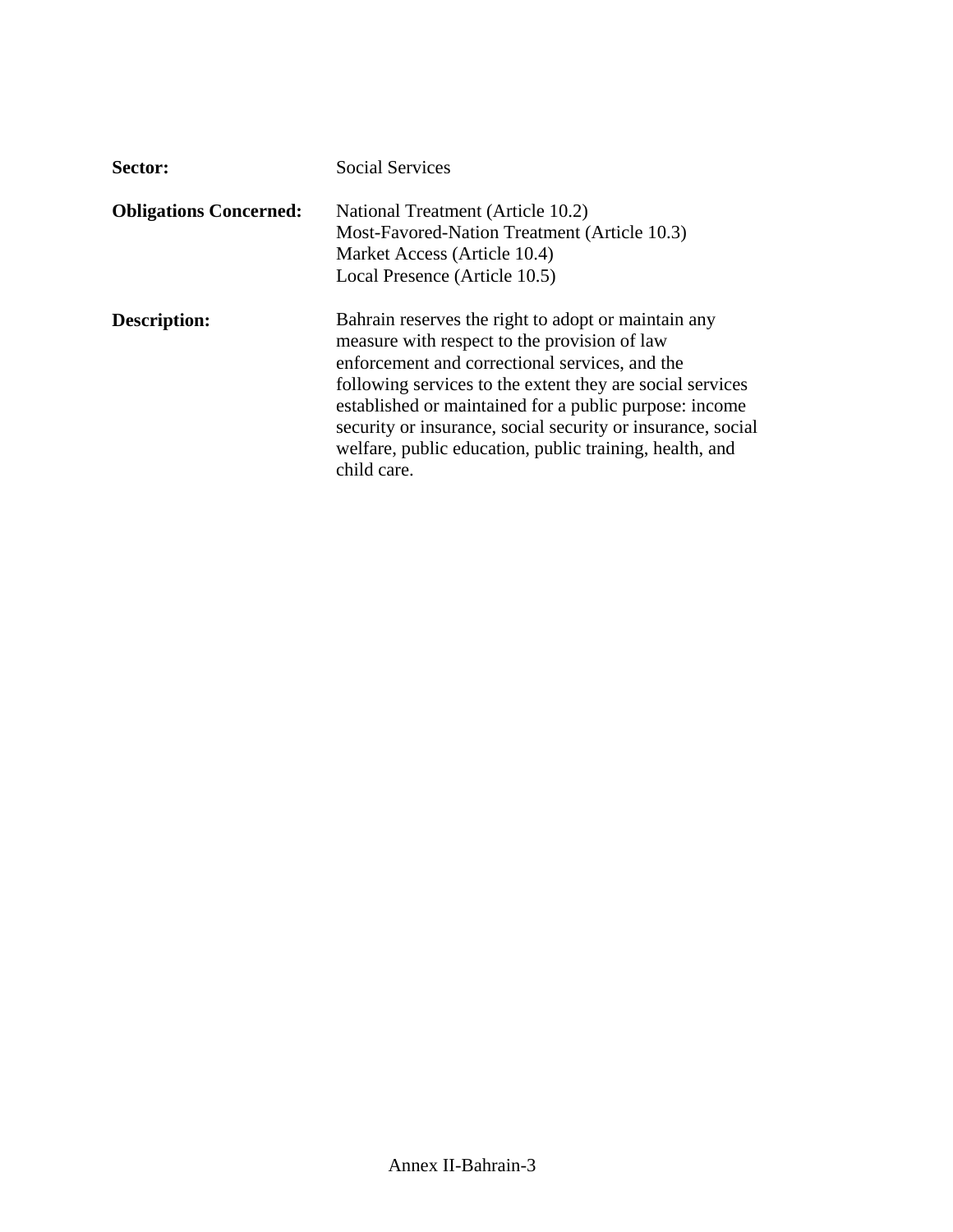| Sector:                       | Communications                                                                                                                                                                                                                                                                                                                                                                                                                                                                                      |
|-------------------------------|-----------------------------------------------------------------------------------------------------------------------------------------------------------------------------------------------------------------------------------------------------------------------------------------------------------------------------------------------------------------------------------------------------------------------------------------------------------------------------------------------------|
| <b>Obligations Concerned:</b> | Most-Favored-Nation Treatment (Article 10.3)                                                                                                                                                                                                                                                                                                                                                                                                                                                        |
| <b>Description:</b>           | Bahrain reserves the right to adopt or maintain any<br>measure that accords differential treatment to persons of<br>other countries due to application of reciprocity<br>measures or through international agreements involving<br>sharing of the radio spectrum, guaranteeing market<br>access, or national treatment with respect to the one-<br>way satellite transmission or direct-to-home (DTH) and<br>direct broadcasting satellite (DBS) television services<br>and digital audio services. |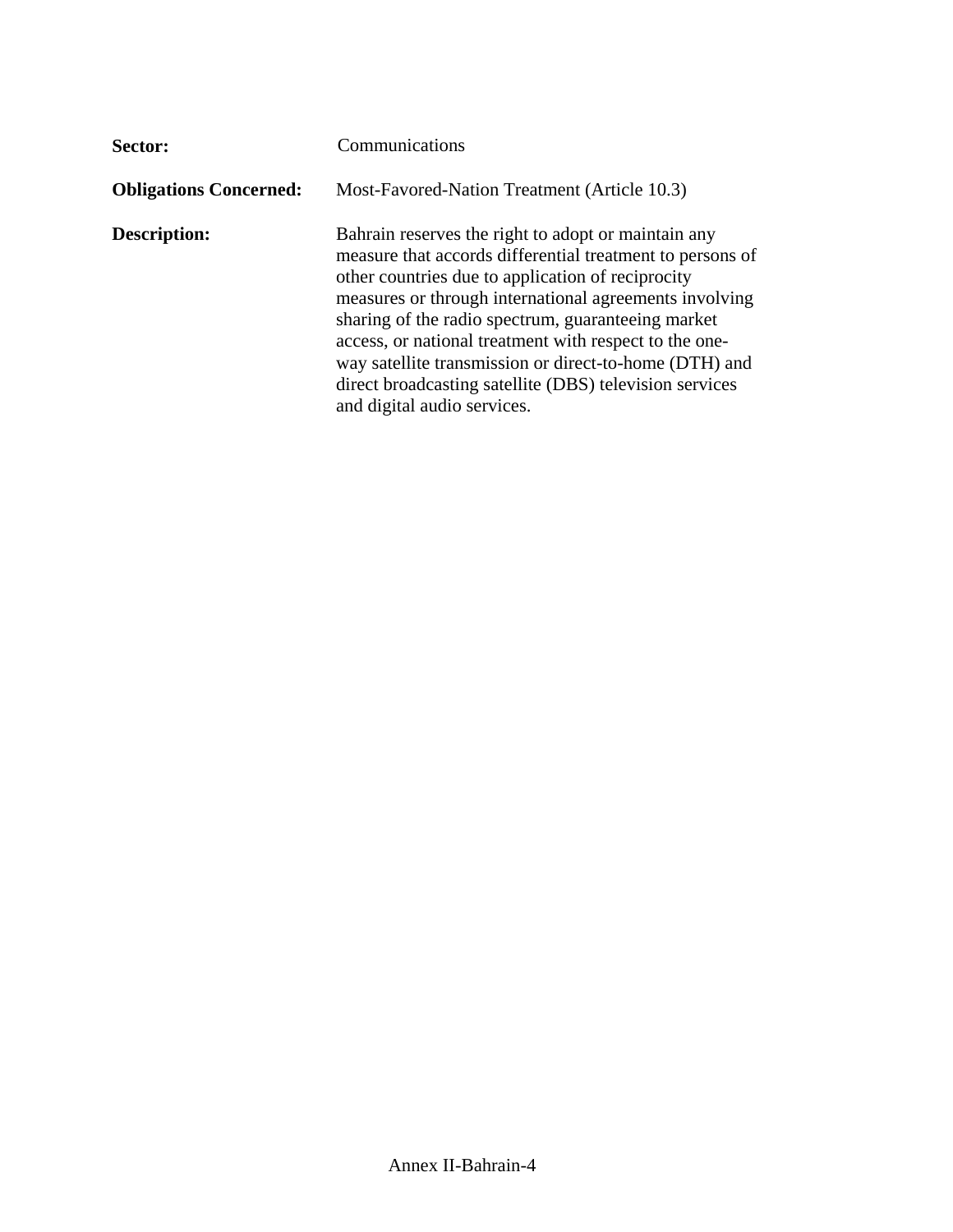| Sector:                       | <b>Certain Sectors</b>                                                                                                                                                                                                                                                                                                                                  |                                                                                                                                                             |  |
|-------------------------------|---------------------------------------------------------------------------------------------------------------------------------------------------------------------------------------------------------------------------------------------------------------------------------------------------------------------------------------------------------|-------------------------------------------------------------------------------------------------------------------------------------------------------------|--|
| <b>Obligations Concerned:</b> |                                                                                                                                                                                                                                                                                                                                                         | Market Access (Article 10.4)                                                                                                                                |  |
| <b>Description:</b>           | During a two-year transition period beginning on the<br>date of entry into force of this Agreement, Bahrain<br>reserves the right to adopt or maintain any measure<br>relating to the cross-border supply of services in the<br>sectors identified below, provided that any such<br>measure is consistent with Bahrain's obligations under<br>the GATS: |                                                                                                                                                             |  |
|                               | (a)                                                                                                                                                                                                                                                                                                                                                     | real estate services relating to owned or<br>leased property;                                                                                               |  |
|                               | (b)                                                                                                                                                                                                                                                                                                                                                     | car rental services;                                                                                                                                        |  |
|                               | (c)                                                                                                                                                                                                                                                                                                                                                     | census, market research, and public<br>opinion polling services;                                                                                            |  |
|                               | (d)                                                                                                                                                                                                                                                                                                                                                     | debt collection services;                                                                                                                                   |  |
|                               | (e)                                                                                                                                                                                                                                                                                                                                                     | employment and temporary personnel<br>services;                                                                                                             |  |
|                               | (f)                                                                                                                                                                                                                                                                                                                                                     | private security guard services; and                                                                                                                        |  |
|                               | (g)                                                                                                                                                                                                                                                                                                                                                     | construction and construction related<br>services.                                                                                                          |  |
|                               | During the transition period, on the request of either<br>Party, the Parties shall consult to consider whether, after<br>the transition period:                                                                                                                                                                                                         |                                                                                                                                                             |  |
|                               | (a)                                                                                                                                                                                                                                                                                                                                                     | a measure relating to the cross-border<br>supply of services in the sectors<br>identified above should be listed as a<br>non-conforming measure in Annex I; |  |
|                               | (b)                                                                                                                                                                                                                                                                                                                                                     | a sector identified above should be listed<br>in Annex II; or                                                                                               |  |
|                               | (c)                                                                                                                                                                                                                                                                                                                                                     | a sector identified above should be<br>deleted from Annex II.                                                                                               |  |

The Parties shall endeavor to conclude consultations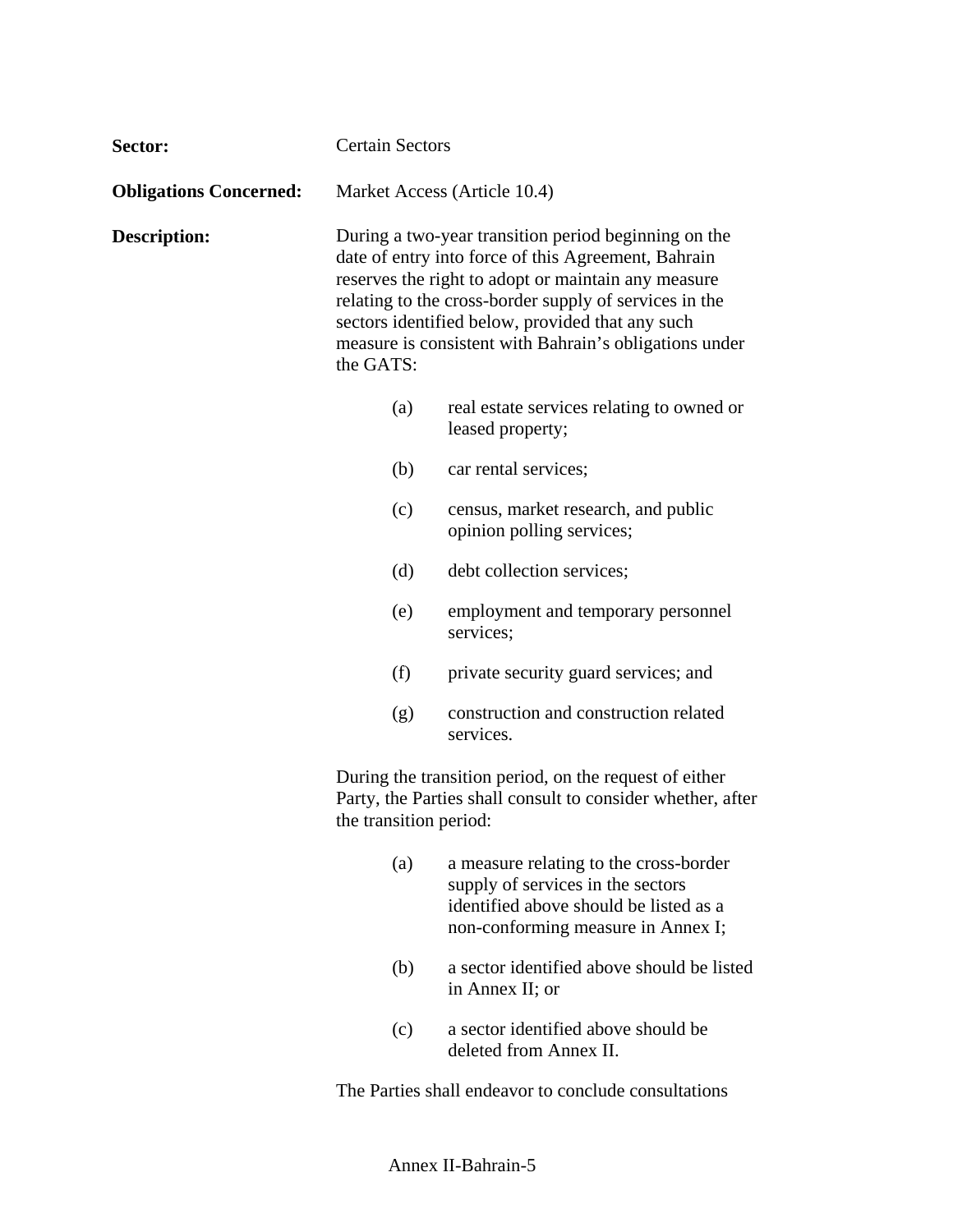under paragraph 2 within 60 days of receipt of a request by one Party from the other Party. In consultations under paragraph 2(a) or 2(b), Bahrain shall provide to the United States information on:

- (a) measures adopted relating to the sector at issue since the beginning of the transition period; and
- (b) a description of such measures that Bahrain would propose to be included in Annex I or Annex II.

If, as a result of consultations under paragraph 2, the Parties agree that Annex I or Annex II should be modified, then on approval by the Parties in accordance with Article 21.2 (Amendments), such Annex shall be modified.

Except as otherwise provided in paragraphs 2 through 4, Bahrain's reservation with respect to the sectors identified above shall terminate upon expiration of the transition period.